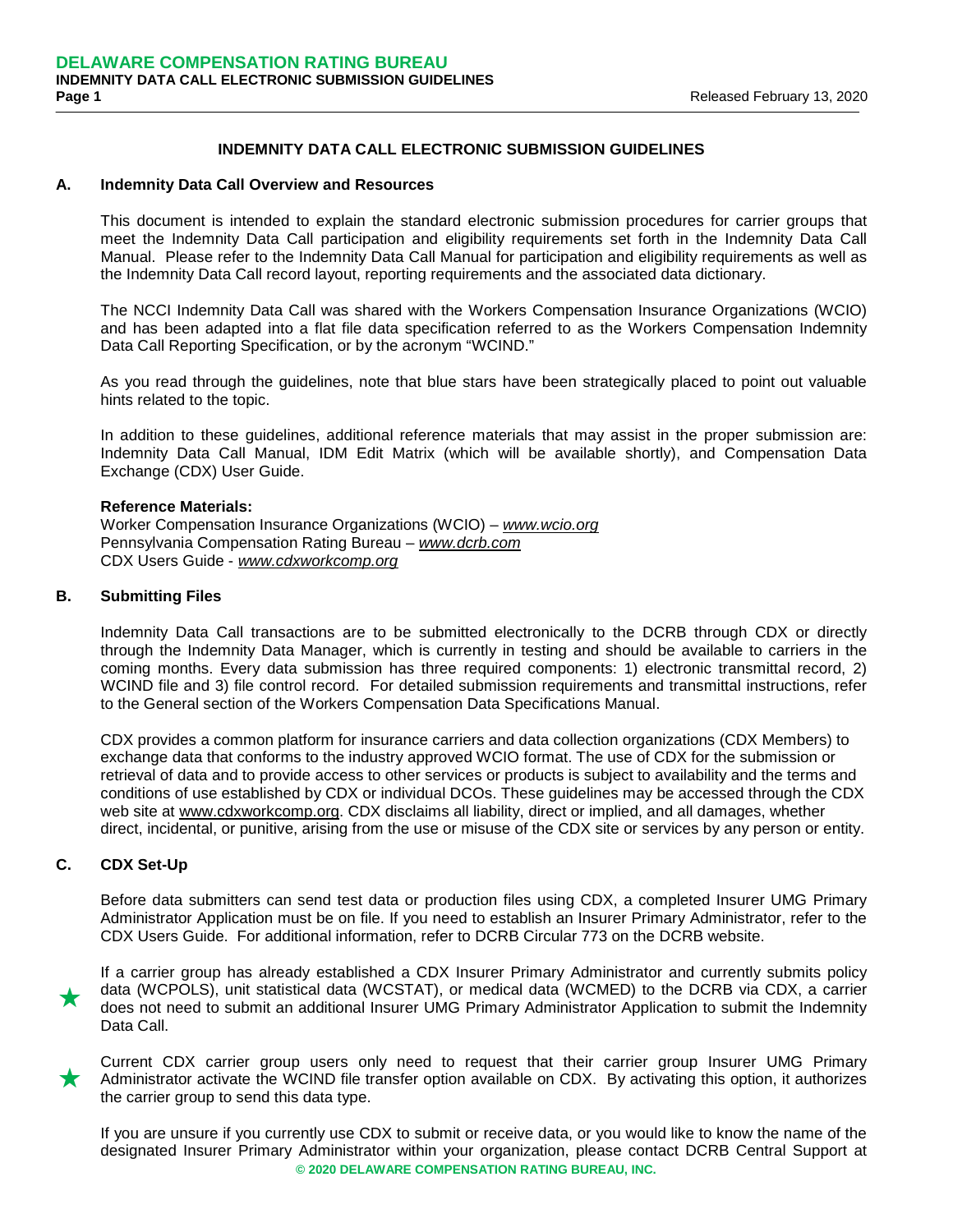(215) 320-4933 or centralsupport@dcrb.com.

Note that for carriers that use a Third Party Administrator (TPA), bill review vendor, or pharmacy vendor, the DCRB requires the CDX permission(s) to be handled through the standard TPA user setup within CDX. This means if you have vendors that report, you must have them set-up by your Insurer UMG Primary Administrator and/or the TPA UMG Primary Administrator.

It is the Insurer Primary Administrator's responsibility to administer TPA rights for their UMG. TPA organizations must be approved by the Insurer Primary Administrators for application access and transfer permissions. The TPA Primary Administrator has the ability to create and maintain TPA Users including setting up transfer permissions for CDX products and application access.

## **D. Submitting Test Files**

Testing consists of the data provider creating WCIND test files, file acceptance by CDX or the Indemnity Data Manager (IDM), file acceptance by the DCRB, and a quality review of the accepted file.

### **1. Creating Test Files**

Data providers must submit a transactional file of detailed indemnity transactions and a quarterly file with the same data. The data can be either current, live data or a set of historical data from the data provider's systems.

An **Electronic Transmittal Record (ETR)** and a **File Control Record** must be included in the test submission. The ETR must appear as the header record and the File Control Record must appear as the trailer record. To ensure that the entire file is properly formatted, refer to the Indemnity Data Call Manual and to the WCIO WCIND data specification. For test files, the Submission Type Code (position 64) of the ETR must be valued as "T" for test submission. For further information on the ETR format, refer to the WCIO Workers Compensation Data Specifications Manual, under the General section, where the format is detailed within the Universal Electronic Transmittal section. Click on this link to view the [Electronic](http://www.wcio.org/Active%20DSM/GENERAL.pdf%23page=23)  [Transmittal Record](http://www.wcio.org/Active%20DSM/GENERAL.pdf%23page=23) layout.

A single WCIND Transactional file and a single WCIND Quarterly file should be submitted for testing. The test file should include original, cancellation and replacement types of transactions.

Indemnity Data Call test files must:

- Contain records that represent production data
- Be extracted from the data provider's source system that will be utilized in production
- Contain at least a month's worth of Transactional Records for a specific quarter of historical data (Fourth Quarter 2019, for example) and a single quarterly file for the same claims
- Contain original transactions. At the option of the carrier, cancellation and replacement transactions may be tested but are not required. If you intend to fill the Transaction Identifier (Option 1) and use Cancellation and Replacement records, it is highly recommended that you include them in your test file
- Include transactions for each of the group's carriers, if the tester is submitting data on behalf of more than one

Note that when test cancellations or test replacements are sent, these transactions must correspond on the key fields to the test original transactions contained in the test file submitted.

The Indemnity Data Call files utilize the same CDX file naming convention used for all other DCRB<br>products, e.g., WCPOLS, WCSTAT, and WCMED files. The first two positions of the file name must reference the type of record that is being submitted— "IC" for Indemnity Data Call Transactional Records, "!Q" for Quarterly Records, and "IK" for Key Field Record Changes. All other parts of the naming convention remain the same as other products. The following is an example of how to create the file name using the CDX file naming convention.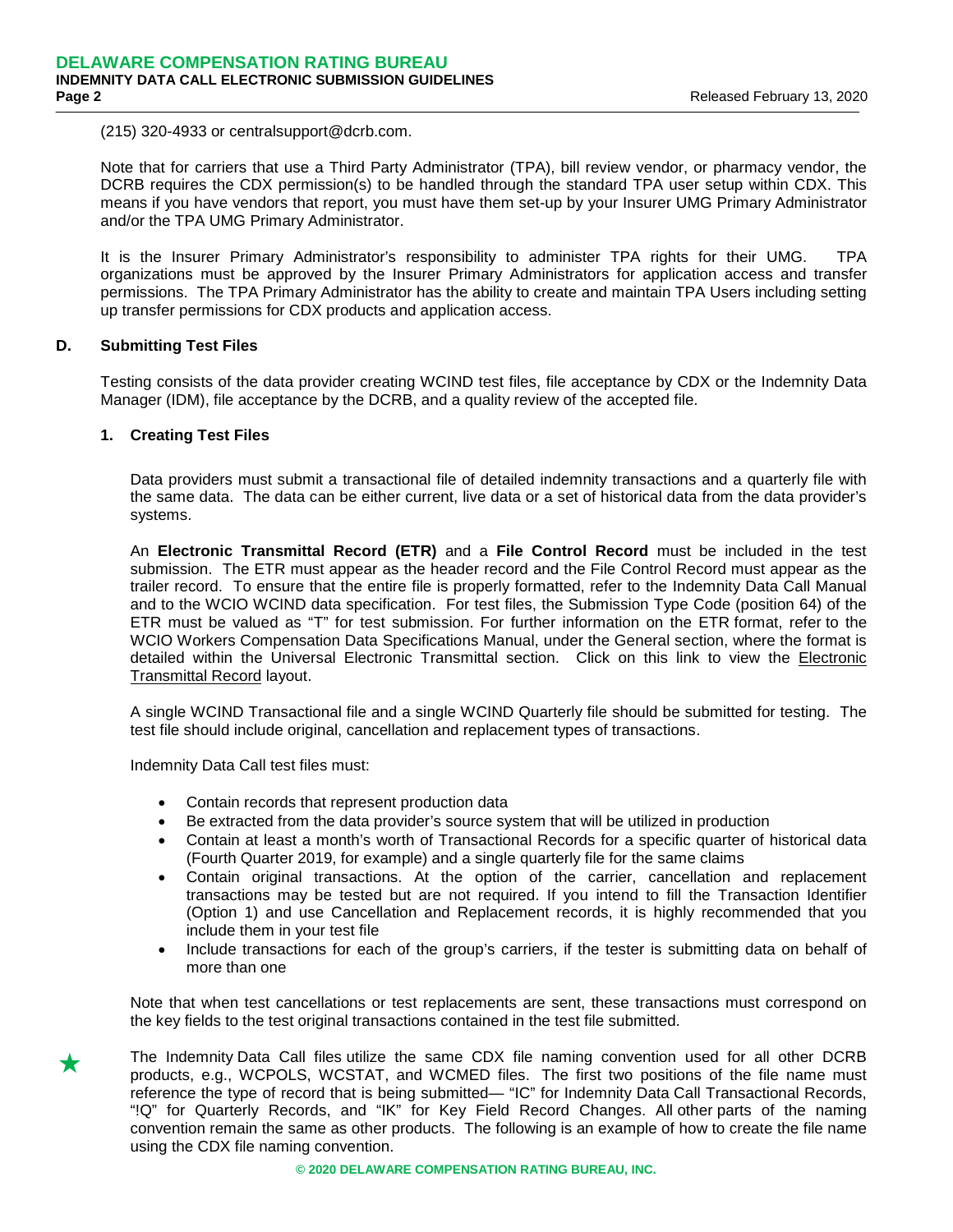### **ICEP\_SSSSC\_RRRRR\_CCYYMMDDHHMM.FFF** Where:

## **IC = Type of Data**

- IC = WCIND—Indemnity Call Transactional Records
- IQ = WCIND—Indemnity Call Quarterly Records
- IK = WCIND—Indemnity Call Key Field Change Records

## **E = Source**

- $E = EDI$
- $D =$  Direct FTP
- $M = E$ -mail

## **P = Data Type**

- P = Production
- $T = Test$
- **\_= 1 underscore delimiter** for readability

**SSSSS** = Sender Carrier/State Code (preceded by ZEROS if code is less than 5)

**C = Sender Type** C = Carrier  $T = TPA$  $D = DCO$ **\_= 1 underscore delimiter** for readability

**RRRRR** = Receiver Carrier/State Code (preceded by ZEROS if code is less than 5) **\_=1 underscore delimiter** for readability

## **CCYYMMDDHHMM = Submission Date/Time**

 $CC =$  Century (i.e. 20)  $YY = Year$  (i.e. 03)  $MM = M$ onth (i.e. 01 thru 12) DD = Day (i.e. 01 thru 31)  $HH =$  Hour (on a 24-hour clock [i.e. 01 thru 24])  $MM = M$ inute (on a 60-minute hour [i.e. 01 thru 60])

**FFF = File Extension** BIN = Binary  $TXT = Text$ 

Please refer to the CDX Users Guide located at [www.cdxworkcomp.org](http://www.cdxworkcomp.org/) for further information.

## **2. File Acceptance by CDX and IDM**

CDX is the first step in the electronic file transfer process. CDX or IDM will electronically deliver your Indemnity Data Call (WCIND) file to the DCRB. CDX or IDM will assess basic file acceptance guidelines. Edits will consist of checking for the presence of both an electronic transmittal record and a file control record which are needed to validate the record count and to grant the authority to send the WCIND file via CDX or IDM.

Note: When sending the File Control Record, it is required to be at the end of the file. The data submission should have the ETR as the first record, then the indemnity data records, and finally the File Control Record as the last record in the file.

If the WCIND file is in order, the file will then be routed to the DCRB. CDX will automatically generate one email message when the file is received by CDX and a second email message when the file is successfully **© 2020 DELAWARE COMPENSATION RATING BUREAU, INC.**